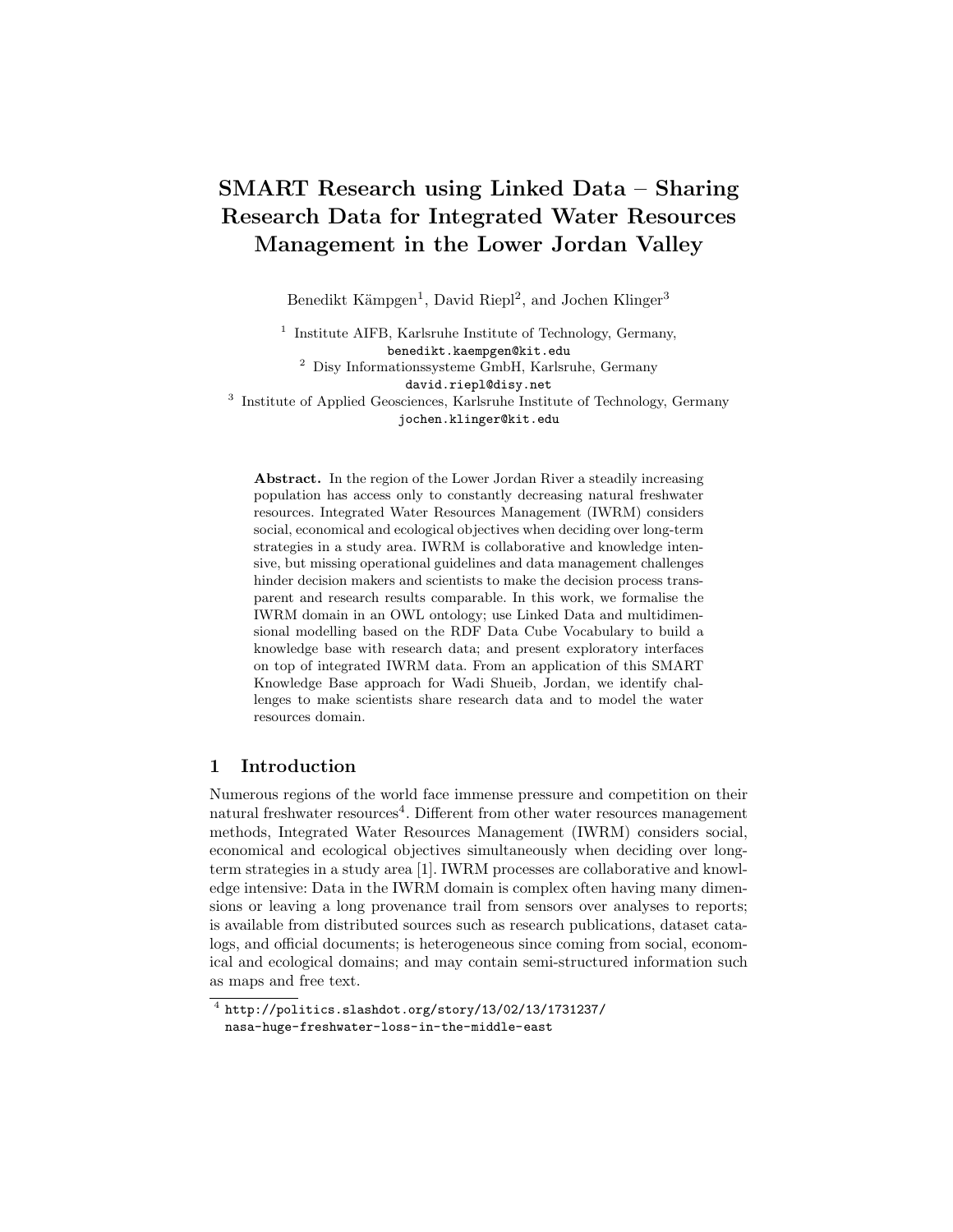To handle this information complexity, applied IWRM projects and case studies usually use multi-thematic information systems to share data between their interdisciplinary modelling tools. Although these systems are capable of providing raw data on the one hand and highly aggregated model outputs on the other, they fail to support collaborating scientists. As a consequence, IWRM researchers often only collaborate informally and within small groups using email and spreadsheets. Assumptions or research data between such groups are rarely shared or aligned, so that research results are not comparable. Thus, we are interested in the following research questions: How to make the decision process transparent for third-parties so that results can be re-used in other decisions and collaborated upon? How to define operational guidelines for scientists contributing to IWRM processes? How to foster collaboration among stakeholders? How to increase interoperability between systems used for IWRM, e.g., data storage and access platforms, water simulation systems and decision support tools? After introducing a scenario of IWRM analyses in Section 2, we present the SMART Knowledge Base approach with the following contributions in Section 3:

- We formalise the IWRM knowledge and decision support domain in an OWL ontology reusing the RDF Data Cube Vocabulary.
- We use Linked Data to represent, extract, integrate and load communitycreated research and sensor data into a knowledge base for browsing and expressive queries.
- We present consumption tools on top of this IWRM knowledge base that allows scientists to share and re-use research data.

In Section 4, we apply the approach to our scenario. Then, we reflect on the solution (Section 5), describe related work (Section 6) and conclude (Section 7).

# 2 Sustainable Management of Available Water Resources in the Lower Jordan Valley

In the region of the Lower Jordan River in the Middle East, a steadily increasing population has access only to constantly decreasing natural freshwater resources. On the quest for more sustainable, equitable and efficient solutions, the IWRM approach postulates a holistic assessment of available water resources as well as the consideration of social, ecological and economic impacts of long-term planning scenarios [1]. Scientists and decision makers from Israel, Jordan, Palestine and Germany from the SMART project try to establish IWRM approaches for Sustainable Management of Available Water Resources with Innovative Technologies (SMART) for countries bordering the Lower Jordan<sup>5</sup>.

Figure 1 illustrates the possible result of an IWRM decision process. Here, a set of alternative Water Management strategies to improve the situation in the Lower Jordan valley (scenarios: BAU, FI, Ref) are compared regarding multiple, partly conflicting evaluation criteria (indicators: e.g., "Waste Water Recharge Ratio" / WWrecharge). Determining the preferable scenario in an IWRM process is a multi-criteria decision analysis (MCDA) problem defined as follows: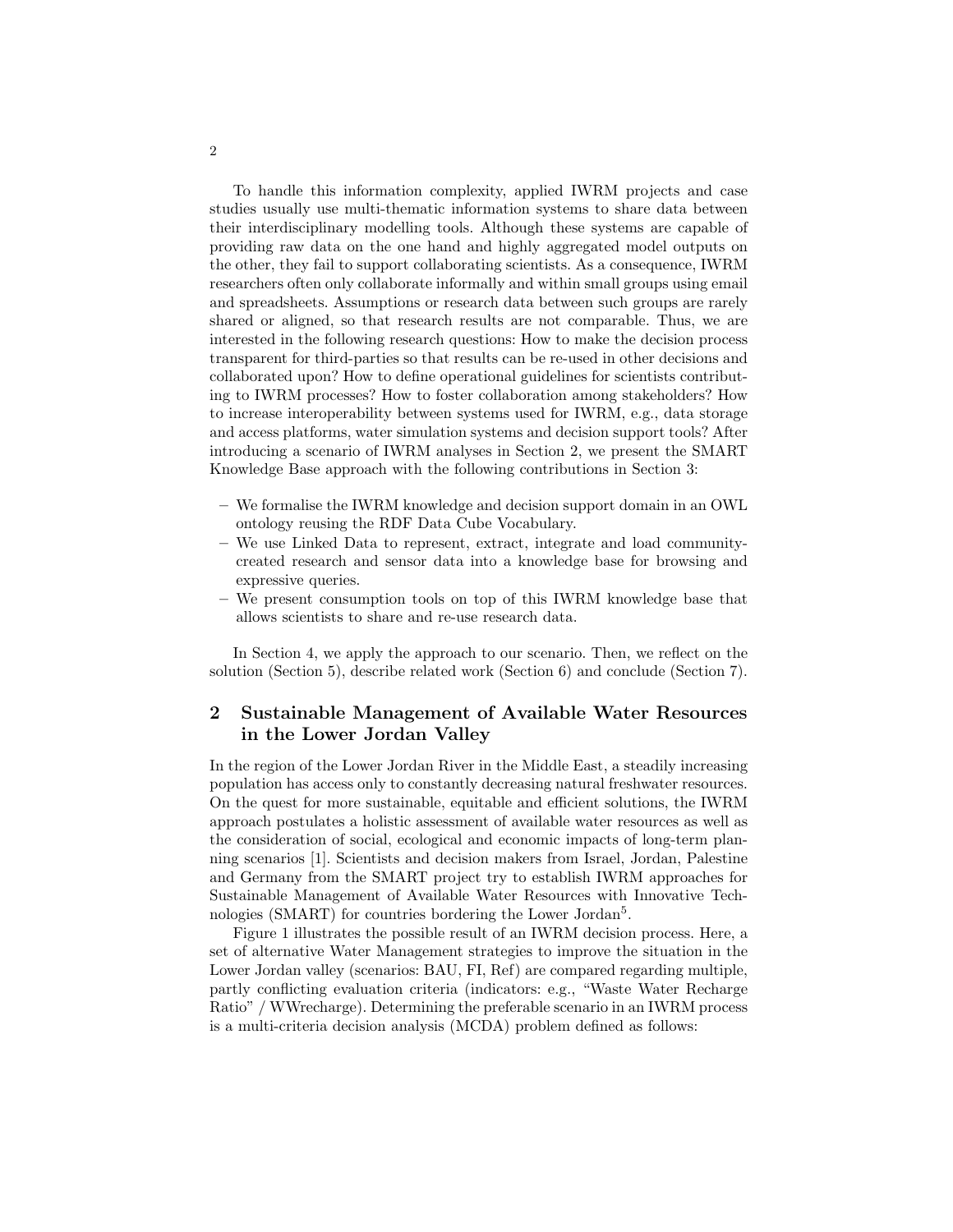

Fig. 1. Illustration of IWRM process result: decision matrix with normalised indicators values for scenarios in Wadi Shueib in 2025 [4].

Problem formulation. After instantiating a decision process, decision makers define IWRM objectives that are to be optimised in a specific region during the process, e.g., to "Increase volume of captured and treated wastewater".

Domain modelling. Domain experts from social, economical and ecological sciences define indicators to evaluate the grade of reaching an IWRM objective within a water strategy, e.g., the "Waste Water Recharge Ratio". Also, scenarios need to be selected, i.e., descriptions of a development pathway leading towards a future state of the study area at a defined planning horizon such as 2025. Scenarios should be consistent and plausible (internal factors, e.g., climate change) and propose implementable actions (external factors, e.g., building a new well).

Model execution. Based on the assumptions in the domain model, experts create analyses to estimate indicator values for scenarios. For expert analyses, various data sources such as publications (e.g., Water Strategy Jordan), encyclopedias (e.g., BMBF Water Glossary, FAO on Agricultural and Farm Systems) and basic indicator values (e.g., sensor records) are relevant. The collaborative web-based Knowledge Management System Dropedia<sup>6</sup> developed by partner KIT is read open to the entire IWRM community; SMART project members have write access to describe, discuss, and share research data. To archive and share climate sensor data, partner UFZ provides SMART members Web-based access to an Oracle database (SMART-DB). To implement and simulate domain models, decision makers create or import indicator values from documents or SMART-DB to the Water Evaluation And Planning software (WEAP). However, data sources and tools use different identifiers. Thus, for comparing information, domain experts often need additional efforts such as manually copy-pasting of tables with tools such as Microsoft Excel.

 $5$ http://www.iwrm-smart2.org/

 $^6$  http://dropedia.iwrm-smart2.org/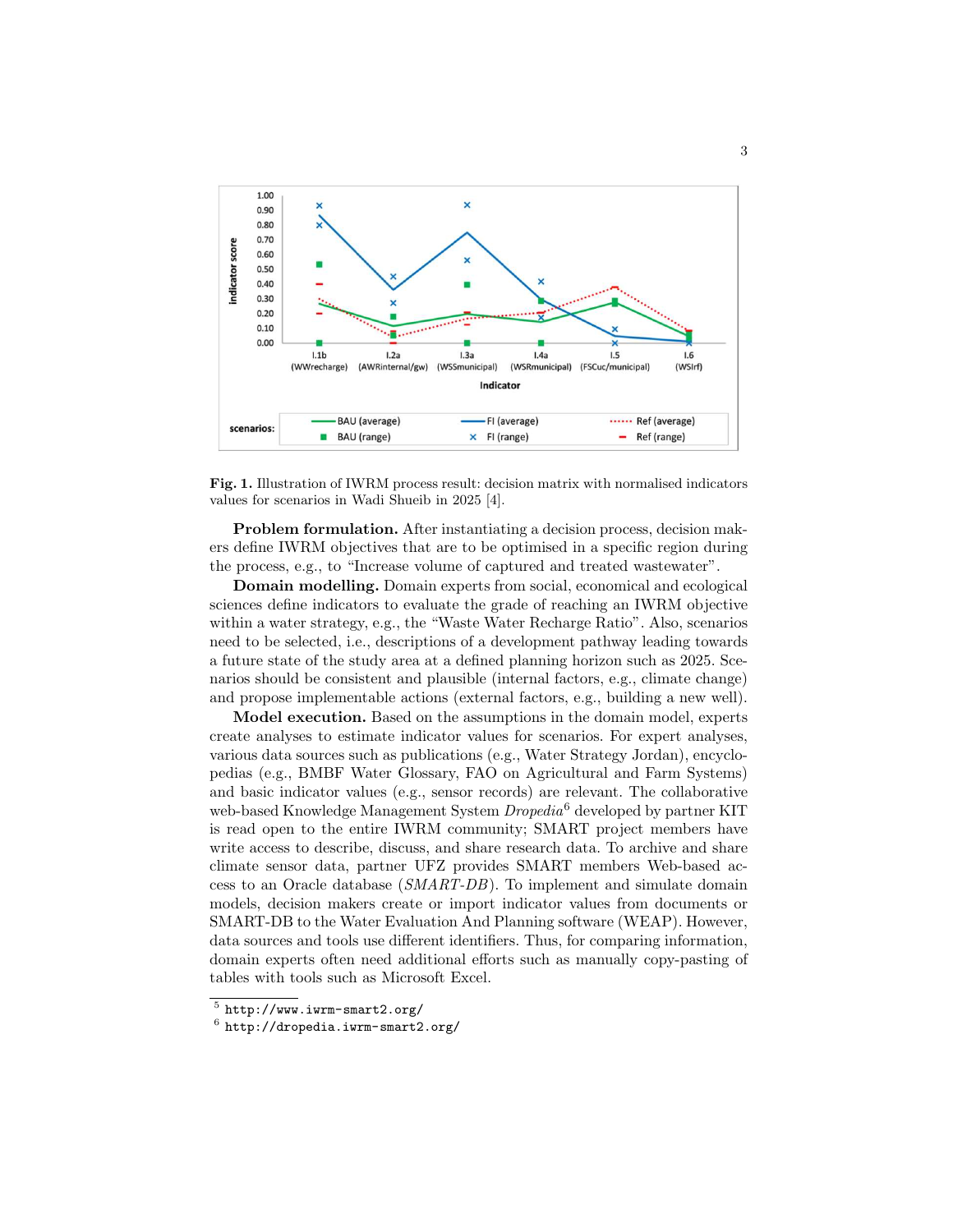Multi-criteria decision analysis (MCDA). Finally, the decision makers create a decision matrix such as illustrated in Figure 1 with the information provided by the domain experts for input in an MCDA tool. The typical MCDA approach is for the decision makers to assign weights to criteria (indicators) and afterwards to use an algorithm to rank the decision alternatives (scenarios) w.r.t. the criteria and weights. SMART partner EWRE provides a tool to compute the rank with an Analytical Hierarchy Process (AHP) [5].

The following requirements are derived from this scenario: Domain experts and decision makers need to explicitly establish decision processes and transparently decide upon and share "objectives", "indicators" and "scenarios" (Requirement 1). Domain experts should be able to identify, integrate and re-use research data from expert analyses, e.g., the calculation or estimation of a single value, a literature study, and a complex model application (Requirement 2).

#### 3 SMART Knowledge Base Approach

As illustrated in Figure 2, the components of the SMART Knowledge Base (SKB) roughly can be divided into IWRM relevant data sources and data consumption tools. Consumption tools access data via a SMART triple store that is filled in advance or on-demand with data from the data sources. In the following, we describe the components in more detail. Main *IWRM relevant data sources* are an IWRM ontology, a web-based knowledge management system Dropedia and the SMART-DB for climate sensor data.



Fig. 2. Diagram illustrating use-case and architecture of SMART Knowledge Base.

IWRM Ontology: See Figure 3 for an illustration of the ontology as graph with concepts and common properties between instances of those concepts. Note, the illustration only contains the most important concepts and properties of the IWRM ontology. The IWRM ontology is implemented in Dropedia, the collaborative knowledge management system of SMART. As a semantic wiki, Dropedia allows browsing of URIs for both the ontology iwrm and the dropedia namespaces<sup>7</sup>. In the ontology, any IWRM process has objectives and a location. Objectives are linked from indicators which can quantify the performance of a

 $^7$  http://dropedia.iwrm-smart2.org/index.php/Special:URIResolver/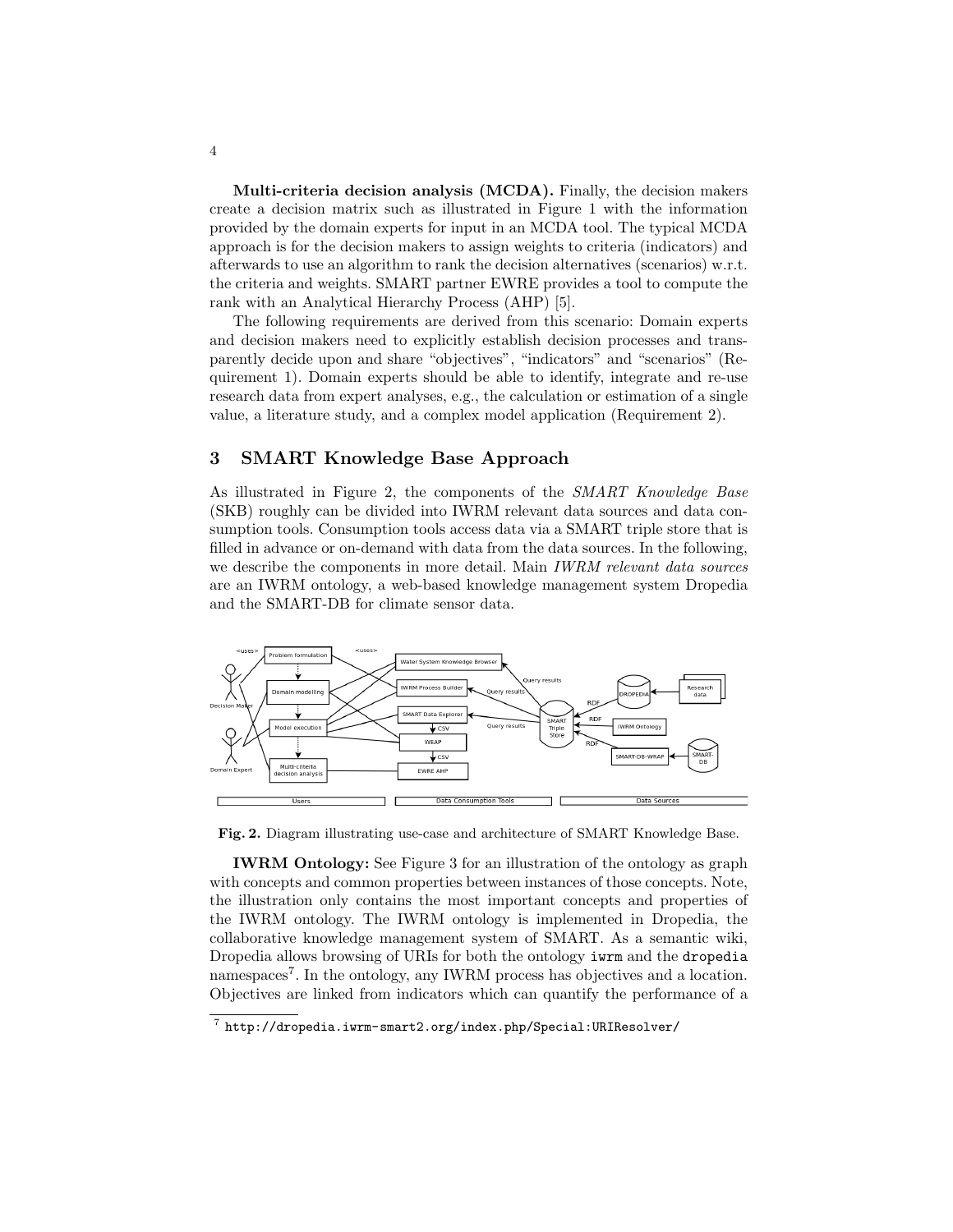scenario. Values of indicators for specific scenarios are given by IWRM observations. Besides indicator and scenario, observations specify a recording date, a measurement location as well as the value and unit. Observations are derived within expert analyses. To model multidimensional observations and analyses, we re-use the W3C-standardised RDF Data Cube Vocabulary (QB).



Fig. 3. Illustration of IWRM ontology as graph with concepts and common properties between instances of concepts.

If populated, the links between individuals in the ontology allow for followyour-nose browsing similar to common Web browsing and provide the schema for querying the data using SPARQL.

Research data as Linked Data in Dropedia: Dropedia is based on the Open Source semantic wiki software, Semantic MediaWiki, which combines ease of use and collaboration functionalities of the well-known MediaWiki software with flexible support to capture and use structured information via Semantic Web technologies. Users can fill in forms to populate the IWRM ontology and to make such data available as Linked Data in RDF, e.g., about dropedia:Wadi Shueib. Structured information can be queried directly within Dropedia and visualised, e.g., as tables. Measurements are represented with "subobjects". Also, users can upload and display KML files as well as link from the map to specific wiki pages with background information.

Climate sensor measurements as Linked Data from SMART-DB-WRAP: We now present a wrapper that publishes SMART-DB data as Linked Data for integration in the SMART Knowledge Base; SMART-DB-WRAP provides a URI for the smart-db namespace<sup>8</sup>, is based on a Google-App-Engine and on-the-fly translates XML from a Web interface to SMART-DB (HYDROS-MART, developed by partner UFZ) into an RDF representation using the IWRM ontology. Any record is contained in a dataset, has been created by a specific

<sup>8</sup> http://smartdbwrap.appspot.com/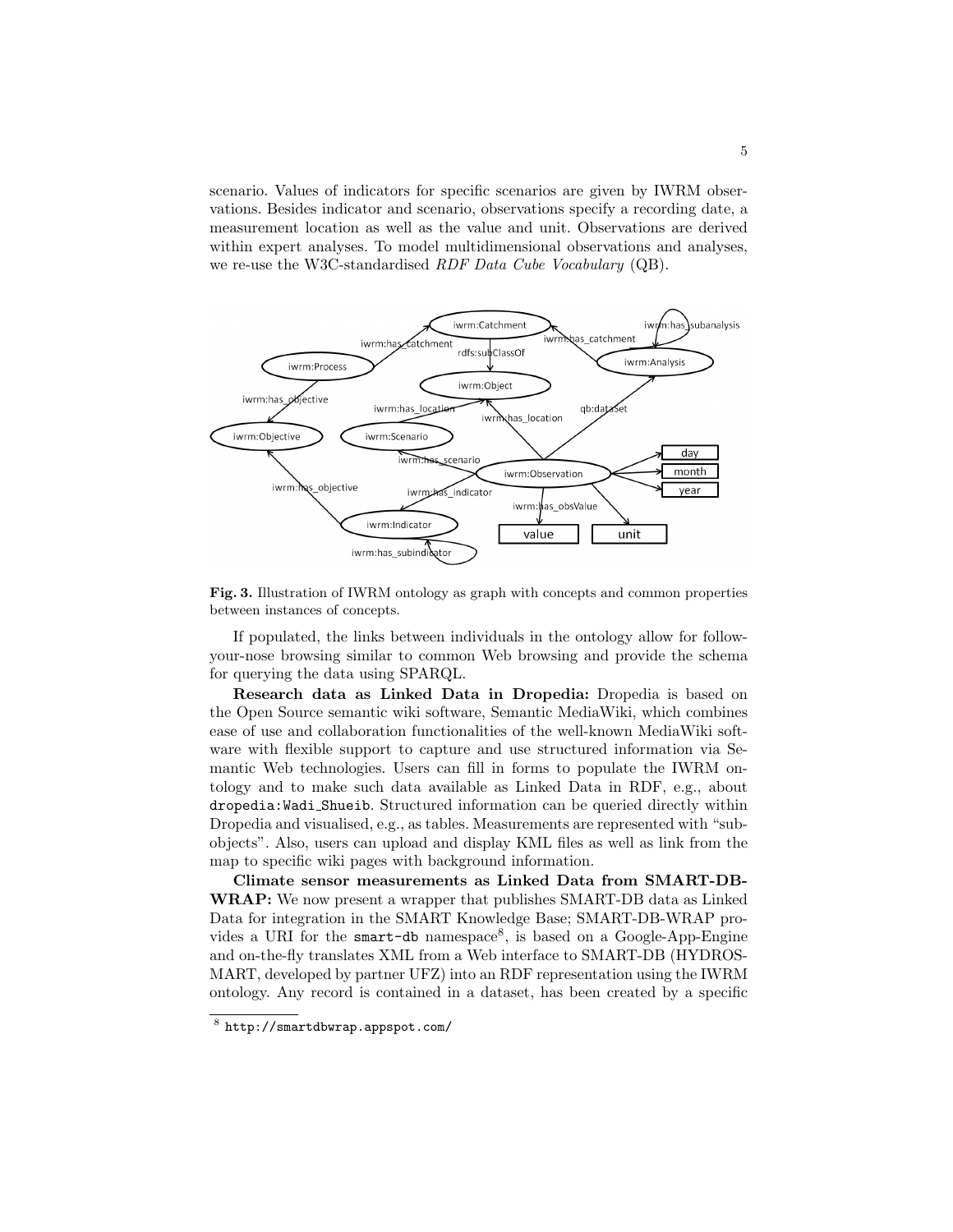project, has been recorded at a specific location, e.g., "AM0530" ("Baqqouria Spring" in Dropedia), and measures a certain analysis object / indicator, e.g., "Q" ("Mean Discharge"). Table 1 shows example mappings between objects and URIs identifying those entities in Linked Data (abusing CURIE syntax).

| Object                                                             | <b>URI</b>                         |
|--------------------------------------------------------------------|------------------------------------|
| Wadi Shueib as referred to in Dropedia                             | dropedia: Wadi_Shueib              |
| Shorea Spring as referred to in Dropedia                           | dropedia: Shorea_Spring            |
| Shorea Spring as referred to in SMART-DB <sup>9</sup>              | smart-db:/id/location/AM0528       |
| Average Discharge in Dropedia                                      | dropedia: Annual_Average_Discharge |
| Average Discharge from SMART-DB                                    | smart-db:/id/analysisobject/Q      |
| Dataset of locations from SMART-DB                                 | smart-db:/id/location/ds           |
| Dataset of indicators from SMART-DB                                | smart-db:/id/analysisobject/ds     |
| Dataset of Mean Discharge for Shorea Spring smart-db:/id/location- |                                    |
| from SMART-DB                                                      | dataset/AM0528/Q                   |

Table 1. Example mappings between objects, data sources and URIs

SMART Triple Store: The challenge remains that SMART-DB and Dropedia use different identifiers for the same objects, e.g., AM0530 vs. Baqqouria Spring and Q vs. Mean Discharge. Integrating both data sources would mean to allow queries on both data sources simultaneously considering identical elements. From an Excel sheet provided by our partner UFZ, we manually inserted identifiers from SMART-DB to Dropedia locations from which automatically owl:sameAs links between location URIs in Dropedia and location URIs in SMART-DB were created. Then, we automatically and regularly fill a triple store with up-to-date data from the data sources using  $LDSpider^{10}$ . LDSpider starts with a seed list of locations in Dropedia. Via above owl:sameAs links LD-Spider reaches the same locations in SMART-DB. Crawled data is then inserted in the triple store. We select a triple store that not only provides a SPARQL 1.1 endpoint for expressive queries (e.g., aggregations), but also is able to evaluate our owl:sameAs links and fully integrates Dropedia and SMART-DB. Note, it is not the goal to permanently duplicate information from SMART-DB and other data sources, but to provide unified access and integration capabilities for selected data. The following data consumption tools access data from the store.

The Water System Knowledge Browser is implemented as a set of pages in Dropedia with which users get overviews of and can explore the knowledge base by visiting catchments, water resources, demand sites and many other aspects of the water system in the Lower Jordan Valley. The SPARK extension allows Dropedia pages to issue SPARQL queries to the triple store and to display results in tables and diagrams.

The IWRM Process Builder allows to find IWRM studies in the Lower Jordan Valley on regional and local scales. Decision makers define objectives

 $^9$  http://www2.ufz.de/smarthydro/smartquery?location\_data=AM0528

 $10$  http://code.google.com/p/ldspider/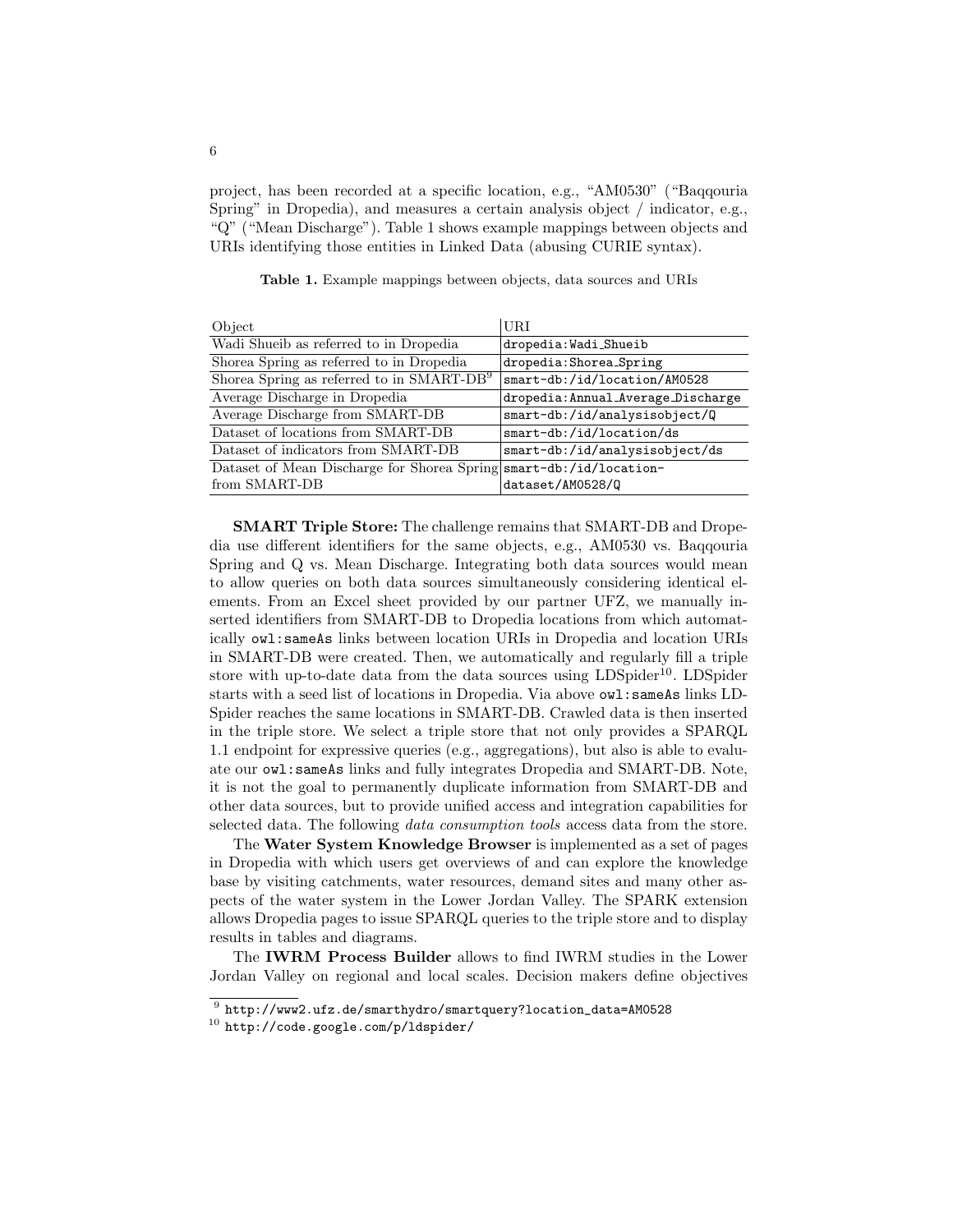for an IWRM problem; scientists create a domain model, e.g., define locations, indicators and scenarios, and further investigate the model in analyses.

The SMART Data Explorer provides an exploratory interface to analyse numeric data from SKB. For that, all instances of iwrm:Observation from Dropedia and SMART-DB are integrated in one single Data Cube dropedia:- SMART-DB-DSD with location, scenario, date, indicator (analysis object) and unit as dimensions and AVG and COUNT of smart:obsValue as measures. The SMART Data Explorer uses Saiku as frontend to issue OLAP operations such as slice and dice and as backend OLAP4LD that translates OLAP operations to SPARQL queries on the triple store [3]. Excel or CSV exports of indicator values can be imported to WEAP.

#### 4 An IWRM process for Wadi Shueib, Jordan

In this section, we describe a case study conducted by one of the authors applying the SKB approach to a representative IWRM process in Wadi Shueib, Jordan [4]. From the SKB start page<sup>11</sup>, data sources and consumption tools can be visited. Also, information about the implementation and case study are given. The SMART Triple Store is based on Open Virtuoso version 06.01.3127 and runs on a AMD Athlon(tm) 64 Processor 3000+ with 2G memory with Ubuntu Linux. Crawling on average takes less than 60min. Currently, 6 IWRM processes, 7 objectives, 22 indicators, 22 scenarios and 27 analyses are described in Dropedia.

Problem formulation: In the case study [4], the "Wadi Shueib IWRM Decision Process" (dropedia:Wadi Shueib IWRM Analysis) is motivated by the National Water Strategy of Jordan<sup>12</sup>. The water strategy defines objectives, e.g., dropedia:Increase volume of captured and treated wastewater.

Domain modelling: Basic provenance information such as the analysis area (dropedia:Wadi Shueib) and the authors of the process are given. The analysis area already is further described, e.g., by the exact geo-spatial and political origin, important buildings within the area, and synonymous area names. Now, the domain expert selects indicators from discussions with other domain experts. For instance, to evaluate the increased volume of captured and treated wastewater, the "Municipal Waste Water Treatment Ratio" relates the assumed volume of total waste water produced with the amount of municipal waste water treated in centralised and decentralised treatment facilities.

Also, the domain expert defines or reuses scenarios, e.g., "Wadi Shueib Business as Usual (BAU)", the water strategy implementation according to the current plans of the Jordanian national water strategy. This scenario includes the reduction of physical and administrative supply network losses and a sewer rehabilitation and connection program in As-Salt. Whereas in the BAU scenario, further implementation of the water strategy either is regarded as not feasible until 2025 or is hampered by slow political decision making, the "Full Imple-

 $^{11}$  http://dropedia.iwrm-smart2.org/index.php/SMART\_Knowledge\_Base

 $^{12}$ http://www.joriew.eu/uploads/private/joriew\_org\_jordan\_national\_water\_ strategy.pdf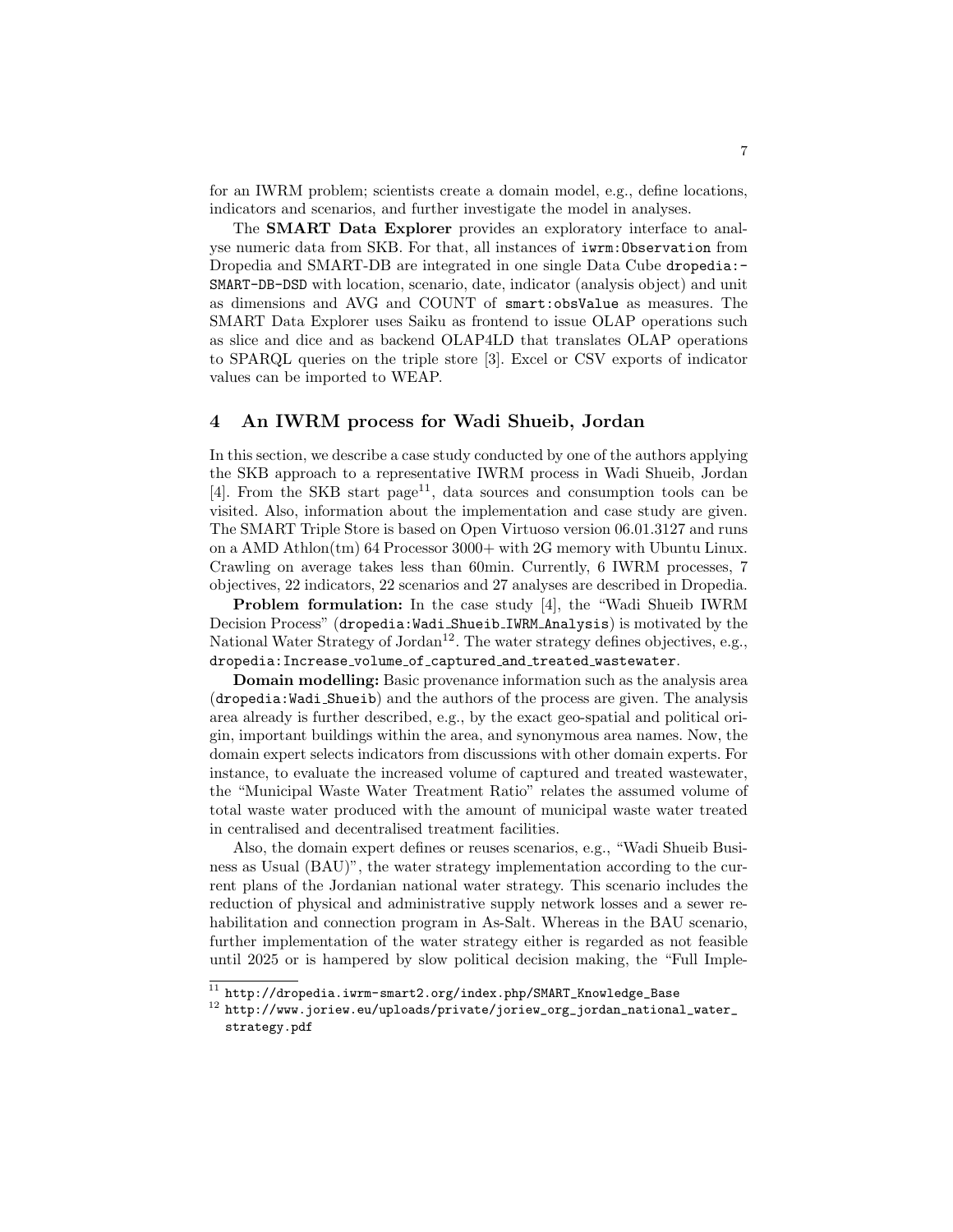mentation (FI)" scenario assumes that all obstacles are overcome and the full range of stated implementation approaches is realised.

Model execution: Based on the assumptions in the domain model, the domain expert selects suitable analyses or creates own analyses leading to the computation of required indicators for the given planning scenarios. To find expert analyses the domain expert can use the keyword search functionality. Also, analyses are linked to knowledge objects and can be browsed in the dropedia: Water-System Knowledge Browser and the dropedia:IWRM Process Builder. SMART-DB identifies Shorea Spring with "AM0528" and provides for example water discharge numbers from 1973 to 2006; see Figure 4 for a screenshot. Note, a very high discharge number of around  $687m^3/h$  in 1992 may indicate an incorrect sensor record in the SMART-DB.



Fig. 4. Line chart of water discharge records in  $m^3/h$  of Shorea Spring over years from SMART-DB.

In addition, based on data records from SMART-DB of Shorea Spring from 1995 to 2005 the domain expert computes an overall average annual discharge as an estimation for future years; see Figure 5 for a screenshot of the values documented in Dropedia.

| page                               | edit with form<br>edit       | history<br>delete                          | move<br>protect                                                                                                | watch                                   | my preferences                                 | my watchlist                       |
|------------------------------------|------------------------------|--------------------------------------------|----------------------------------------------------------------------------------------------------------------|-----------------------------------------|------------------------------------------------|------------------------------------|
|                                    | <b>Edit/Comment Analysis</b> | <b>Add/edit property value</b>             |                                                                                                                |                                         |                                                |                                    |
| $\blacksquare$<br><b>Object</b>    |                              | 网<br>Smart:obsValue                        | $\overline{\mathbb{M}}$<br>Unit                                                                                | $\mathbb{H}$<br><b>Smart:location</b>   | <b>Ex Comment</b>                              | $\mathbb{R}$<br><b>Scenario</b>    |
| Average Annual<br><b>Discharge</b> | /id/day/1995-12-31 화         |                                            | m <sup>3</sup> /h                                                                                              | Shorea Spring                           | based on<br>10-year<br>monthly<br>measurements | <b>Status Ouo</b>                  |
| Average Annual<br><b>Discharge</b> | /id/day/2005-12-31 #         |                                            | m <sup>3</sup> /h                                                                                              | Shorea Spring                           | based on<br>$10$ -vear<br>monthly              | <b>Status Ouo</b>                  |
| Average Annual<br><b>Discharge</b> | /id/day/2010-12-31 \$P       |                                            | $m^3/h$                                                                                                        | Shorea Spring                           | based on<br>10-year<br>monthly                 | <b>Status Ouo</b>                  |
|                                    |                              | discussion<br>Smart: analysis F Smart: day | http://reference.data.gov.uk 143.8<br>http://reference.data.gov.uk 143.8<br>http://reference.data.gov.uk 143.8 | Shorea Spring 10-year average discharge | & Bkaempgen<br>Smart:analysis                  | my talk<br>refresh<br>measurements |

Fig. 5. Interface for expert analysis on Shorea Spring 10-year average discharge.

The domain expert uses the SMART Data Explorer to explore, compare and analyse numeric assumptions from other analyses. For instance, the decision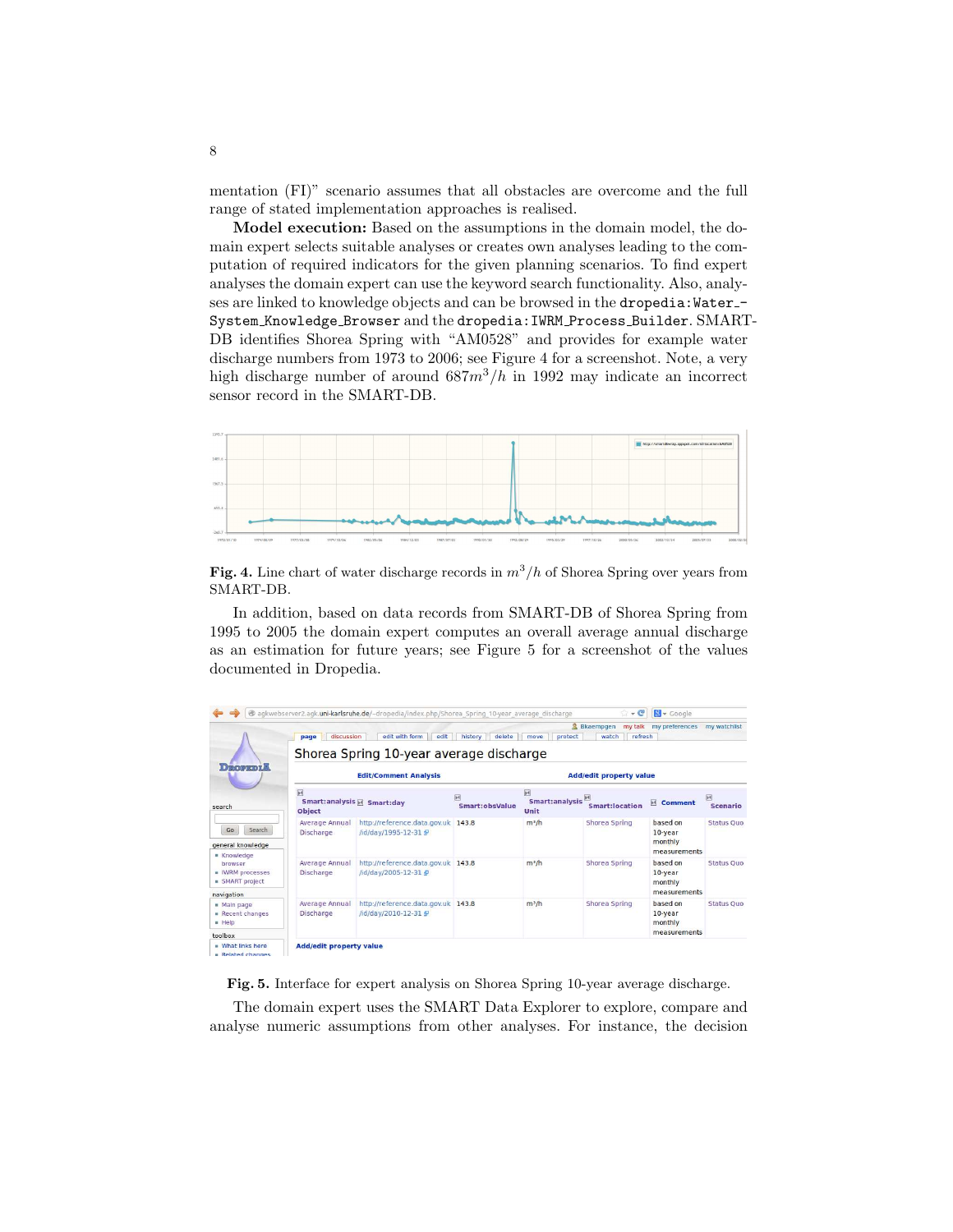maker can ask for the average annual discharge for Shorea Spring over time, see Figure 6. Note, Dropedia and SMART-DB data are integrated, since both "Shorea Spring" and "Mean Discharge" are identified differently in SMART-DB and Dropedia but displayed together. Figure 5 showed how estimated discharge observations for 1995, 2005 and 2010 can be documented in Dropedia; an overview of actual sensor values from SMART-DB was shown in Figure 4. Both number of observations and the average are shown; we see that for some values we have many more observations than for others. Note, loading time for Saiku may take several minutes due to large queries to populate the interface.

| e,<br>Cubes                                              | 罥                                                                                         |                                              | E                          |       | $\mathbf{H}$   | $\mathcal{A}$              |                            | 囤 |
|----------------------------------------------------------|-------------------------------------------------------------------------------------------|----------------------------------------------|----------------------------|-------|----------------|----------------------------|----------------------------|---|
| d<br>dropedia:SMART-2DDB-2DDSD                           | Columns                                                                                   |                                              | smartdbwrap:obsValue AVG < |       |                |                            | smartdbwrap:obsValue COUNT |   |
| <b>Dimensions</b>                                        |                                                                                           |                                              |                            |       |                |                            |                            |   |
| smartdbwrap:analysis_Object                              | <b>Rows</b><br>smartdbwrap:year $\rightarrow Q$                                           |                                              |                            |       |                |                            |                            |   |
| smartdbwrap:analysis Object<br>smartdbwrap:analysis Unit | Filter<br>smartdbwrap:location =<br>$\alpha$<br>smartdbwrap:analysis Object =<br>$\alpha$ |                                              |                            |       |                |                            |                            |   |
| smartdbwrap:location<br>smartdbwrap:location             |                                                                                           | smartdbwrap:year<br>smartdbwrap:obsValue AVG |                            |       |                | smartdbwrap:obsValue COUNT |                            |   |
| smartdbwrap:month                                        | refgovukyear: 1973                                                                        |                                              | 140                        |       |                | 1                          |                            |   |
| smartdbwrap:year<br>smartdbwrap:year                     | refgovukyear: 1983                                                                        |                                              |                            | 147.5 | $\overline{2}$ |                            |                            |   |
|                                                          | refgovukyear: 1993                                                                        |                                              | 143.8                      |       |                | 5                          |                            |   |
| <b>Measures</b>                                          | refgovukyear: 2003                                                                        |                                              | 155.2                      |       |                | 10                         |                            |   |
| <b>Measures</b>                                          | refgovukyear: 2004                                                                        |                                              | 89.545454545454545         |       |                | 11                         |                            |   |
| smartdbwrap:obsValue AVG                                 | refgovukyear: 2005                                                                        |                                              | 98.777777777777778         |       |                | 9                          |                            |   |
| smartdbwrap:obsValue COUNT                               | refgovukyear: 2006                                                                        |                                              | 103.333333333333333        |       |                | 6                          |                            |   |
|                                                          | refgovukyear: 2010                                                                        |                                              | 144                        |       |                |                            |                            | 1 |

Fig. 6. Pivot table showing average and count of water discharge records in Shorea Spring for specific years from both Dropedia and SMART-DB.

Multi-criteria decision analysis: An overview of all estimated indicator values for scenarios is given on the analysis page. Note, provenance information about any single observation can be browsed from the overview. The decision maker exports such data directly from Dropedia or with the SMART Data Explorer. Figure 1 from the scenario section illustrates the decision matrix for the Wadi Shueib Process comparing different scenarios projected to 2025. Indicator values are normalised between 0 and 1; a higher score means a better performance. From the figure, the FI-alternative shows the overall best performance for most of the selected indicators; only regarding unit cost of supply and sanitation in Jordanian dinar per cubic meter, i.e., cost effectiveness, other scenarios are evaluated higher. Depending on the weights for indicators, EWRE AHP can rank the scenarios to this Wadi Shueib IWRM decision process.

#### 5 Discussions and Lessons Learned

Using SKB, stakeholders are able to efficiently contribute to IWRM processes (Requirement 1): they can describe the water situation at the Lower Jordan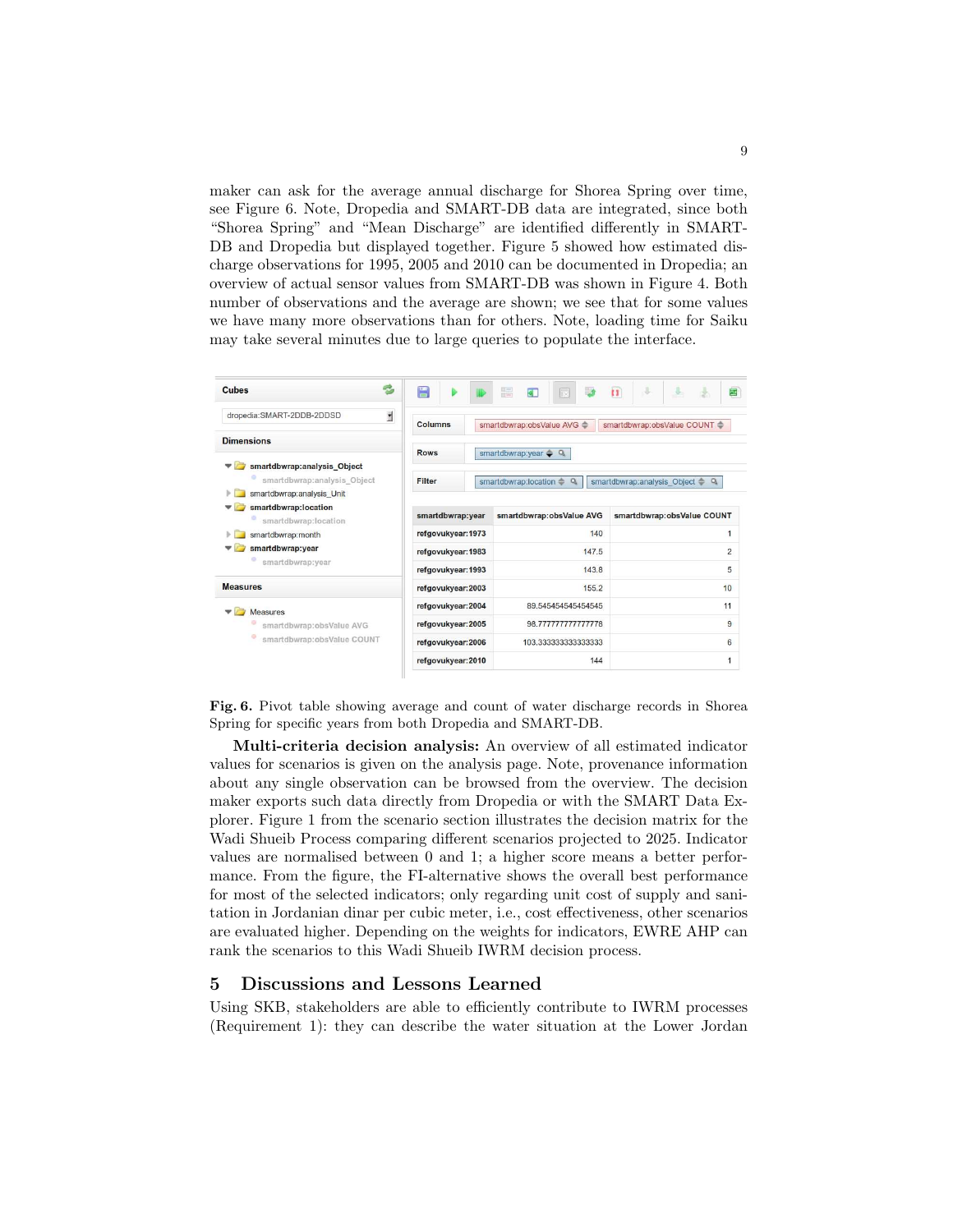River in the Water System Knowledge Browser; can explicitly state, share and discuss objectives, indicators, and scenarios in the IWRM Process Builder.

Domain experts are supported in sharing their analyses (Requirement 2): analyses are published for the entire IWRM community for citations, feedback and possible future collaborations; and applications such as the SMART Data Explorer can be developed on top of published information for innovative usages.

Also, we were able to improve on our research questions: An IWRM ontology available and possible to populate on the Web simplifies and makes transparent IWRM processes for third-parties and provides a collaborative workspace for project members. Interoperability between Dropedia and the SMART-DB was demonstrated in mashups showing data from both sources.

The SKB approach benefits from Semantic Web concepts through semantics, e.g., equivalence statements using owl:sameAs and extensibility, e.g., new data sources can easily be added to the SMART Knowledge Base by adding new links that LDSpider would follow. If data loaded to the triple store reuse the same vocabularies such as our IWRM ontology or the RDF Data Cube Vocabulary, data may even show up in existing visualisations without additional effort. Therefore, we see potential regarding the ongoing "Open Data" trend. More and more institutions such as FigShare, DataCite and Pangea help scientists to not only publish their analysis results but also the raw (or also pre-processed) data for citations, reproduction and further analysis. If also published as Linked Data – for instance using a wrapper approach as for SMART-DB-WRAP – interoperability of the data contained in such silos can be improved.

Two main areas of possible improvements were identified:

Usability and Training. It proved a challenge to make scientists and decision makers share research-relevant data. There may be many reasons for this behaviour, yet, it is clear that stakeholders are especially reluctant if interfaces to data sharing platforms are not familiar and there is no clear personal benefit. The flexibility of a semantic wiki does not reach the usability of commercial products, in particular, Microsoft Excel and widely-used E-Mail clients. SKB intends to provide benefits directly to research data providers, e.g., by visualisations and integration with SMART-DB data; yet, most benefit will be achieved if there is a culture of two-way sharing and reusing of research data.

To support this aim, regular tutorials with specific cross-group analysis objectives seem necessary. SMART members will get familiar with and continuously insert new information to SKB. Also the benefits of operational guidelines and a way to make transparent SMART research results for IWRM will become clearer.

Complex Modelling. An initial working hypothesis stated that Semantic Web ontologies allow semi-automated IWRM analysis. WEAP provides a complex model of inter-dependent indicators in a system of water resources, demand sites and operational network elements connected by flow vectors of various types. WEAP provides algorithms to compute indicators. However, ontologies such as OWL, RDFS and Linked Data vocabularies have difficulties to represent and do reasoning over such mathematical relationships [6].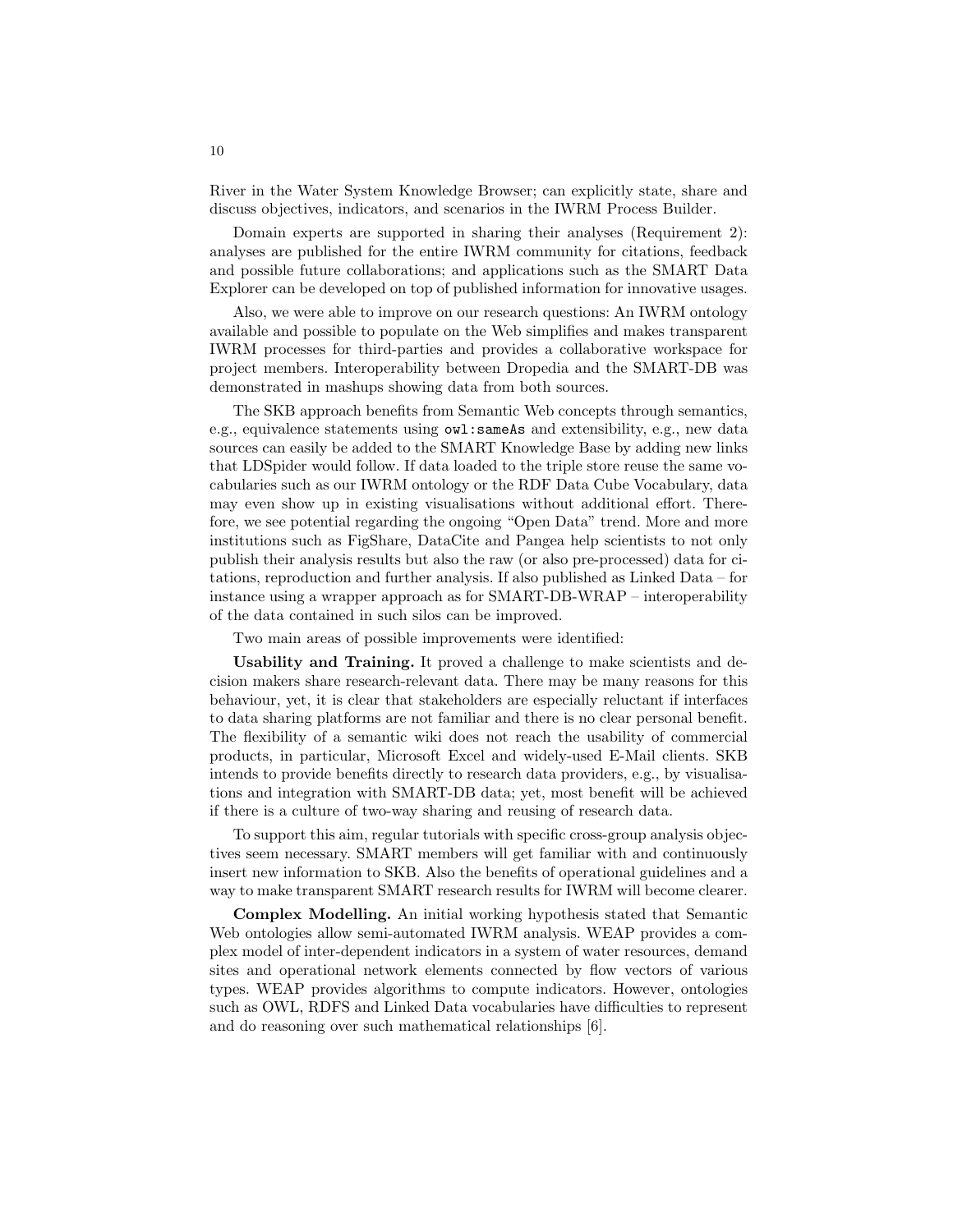Although we were able to represent and share measurements of environmental indicators using the RDF Data Cube Vocabulary, estimating indicators still requires mostly manual effort, e.g., copy-paste from publications and spread-sheet processing in Excel. A more automatic computation of indicators will require to formalise relationships between (collections of) measurements. For instance, from assumed volumes of waste water produced in single municipalities, a total waste water discharge assumption for an area could automatically be aggregated and be re-used for a Municipal Waste Water Treatment Ratio computation. Yet, it is not clear how to represent and use such relationships between multidimensional datasets in RDF as well as how to handle conflicting definitions.

#### 6 Related Work

The German-Vietnamese water-related information system for the Mekong Delta (WISDOM) project provides a web-based information system [2]. The system is based on PostgreSQL for geographical data management. Services are provided via representational state transfer (REST) and as such identify and allow access to resources similar to the Linked Data principles. However, the advantage of using REST services for efficient integration of WISDOM data sources with third-party data sources is not clear. Different from the WISDOM information system, the SKB concept is focusing on data integration and making available data for third-party usage.

In knowledge management research, wikis are widely perceived as potent knowledge management instruments. And also in the natural sciences, some organizations have recently started initiatives of which probably the most visible examples are the UNDP-initiated WaterWiki<sup>13</sup> and the IWAWaterwiki<sup>14</sup>. Different from Dropedia, such platforms do not generate self-descriptive RDF to build applications on top of structured information.

The CUAHSI Water Data Center<sup>15</sup> provides data services to communities that require access to various sources of water data to perform research. Their software stack provides tools to publish hydrologic datasets with web services as well as a metadata catalog to discover and client tools to analyse published datasets. They allow tagging of variables with the CUAHSI HIS Ontology describing concepts such as chemical, biological and physical variables. The do not use RDF and as such are limited to data complying to a fixed relational model for observation data (ODM).

The Semantic Ecology and Environmental Portal<sup>16</sup> integrates water data from different authoritative sources using Linked Data to enable pollution detection and monitoring. Their interface is able to display both geo-spatial and measurement data, but does not support collaboration on analyses as possible in Dropedia. Wiljes and Cimiano also use Linked Data to publish research results in the natural sciences. To make scientists less reluctant to share research data,

<sup>13</sup> http://waterwiki.net, last retrieved on 2014-03-14

 $14$  http://www.iwawaterwiki.org, last retrieved on 2014-03-14

 $^{15}$  http://wdc.cuahsi.org/, last retrieved on 2014-04-16

<sup>16</sup> http://tw.rpi.edu/web/project/SemantEco, last retrieved on 2014-04-16